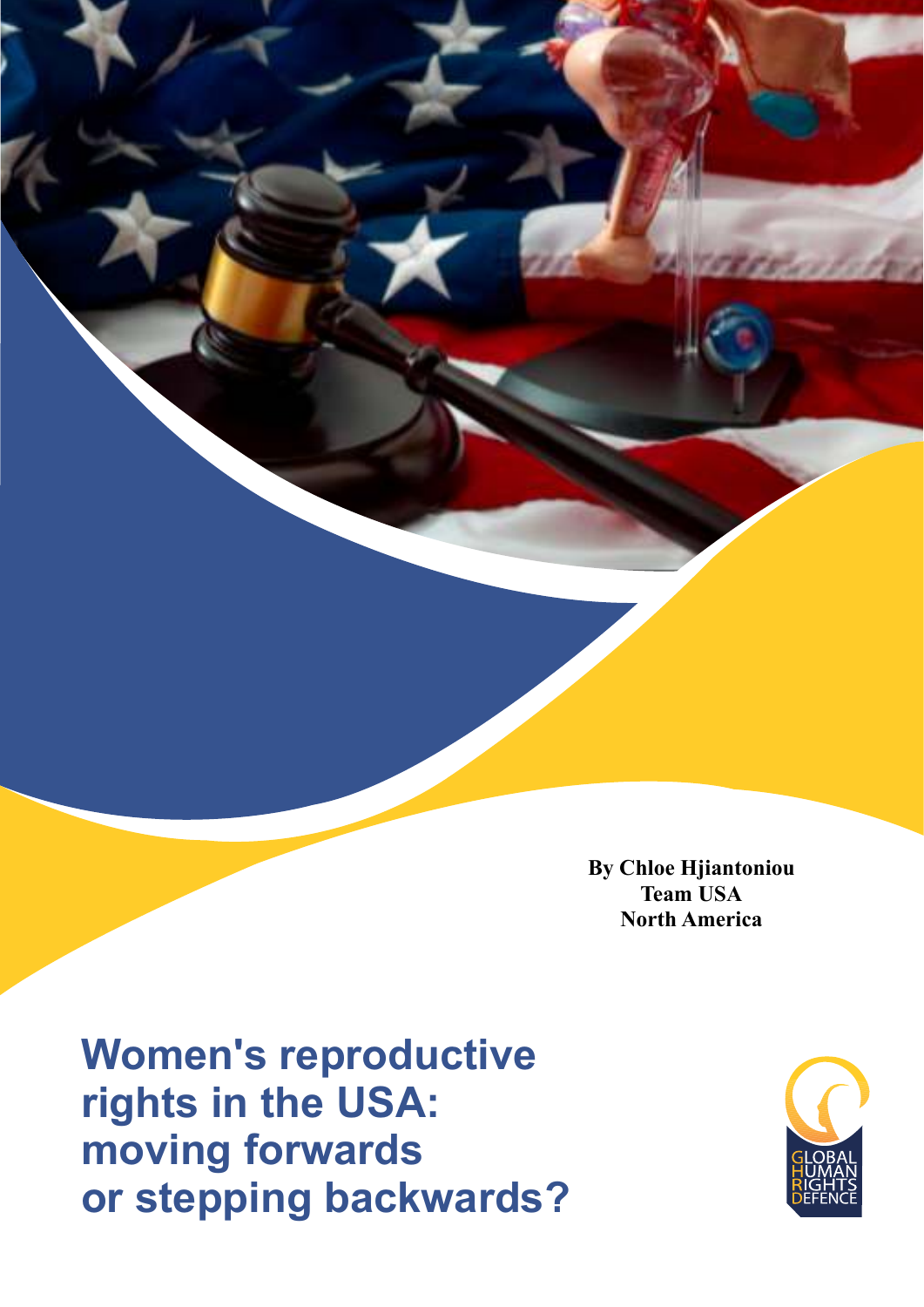## **Introduction**

The fight for women's reproductive rights in the United States of America has taken many important steps, both informally within societal norms, but also in Supreme Court jurisprudence, setting precedent to be followed in similar cases for years to come. However, the narrative of women's reproductive rights and how it is perceived by the general public differs massively to what is presented on paper by the Constitution or case law. By reproductive rights, we consider access to abortions and access to contraception in this article. However, it is important to mention that reproductive rights also include education on sexual activity and accessibility to adoption clinics, among others.

In Griswold v Connecticut, for example, it was declared an infringement upon additional fundamental rights and subsequently of the Ninth Amendment, to prohibit the sale of contraception, which was a law passed by the State of Connecticut in 1879, resulting in the Supreme Court interfering in 1965 (Griswold v. State of Connecticut - Britannica Presents 100 Women Trailblazers, 2021). Such case law continued creating landmark moments for women's reproductive rights in the present day, most famously Roe v Wade in 1973. In many cases such as the ones mentioned above, a precedent is set which dictates the future for cases on similar topics for decades to come, creating a new form of legal norm.

However, recently, different policies have massively affected women's reproductive rights and arguably caused the United States to take many steps backwards in the fight for non-State interference in women's reproductive rights (Women in the States, 2015). In 2021, the spotlight fell on the USA when over 600 protests all across the nation's 50 states called upon the federal government to take action to protect these fundamental rights (Iyer, CNN, 2021). Although the majority of the groups involved were pro-choice feminists, conservative groups made their concerns known, especially those within highly Republican states of Christian majority.

So, the question remains: is the United States really taking the right steps towards an equal and fair society, or is it still a case of "one step forward, 3-steps back"?

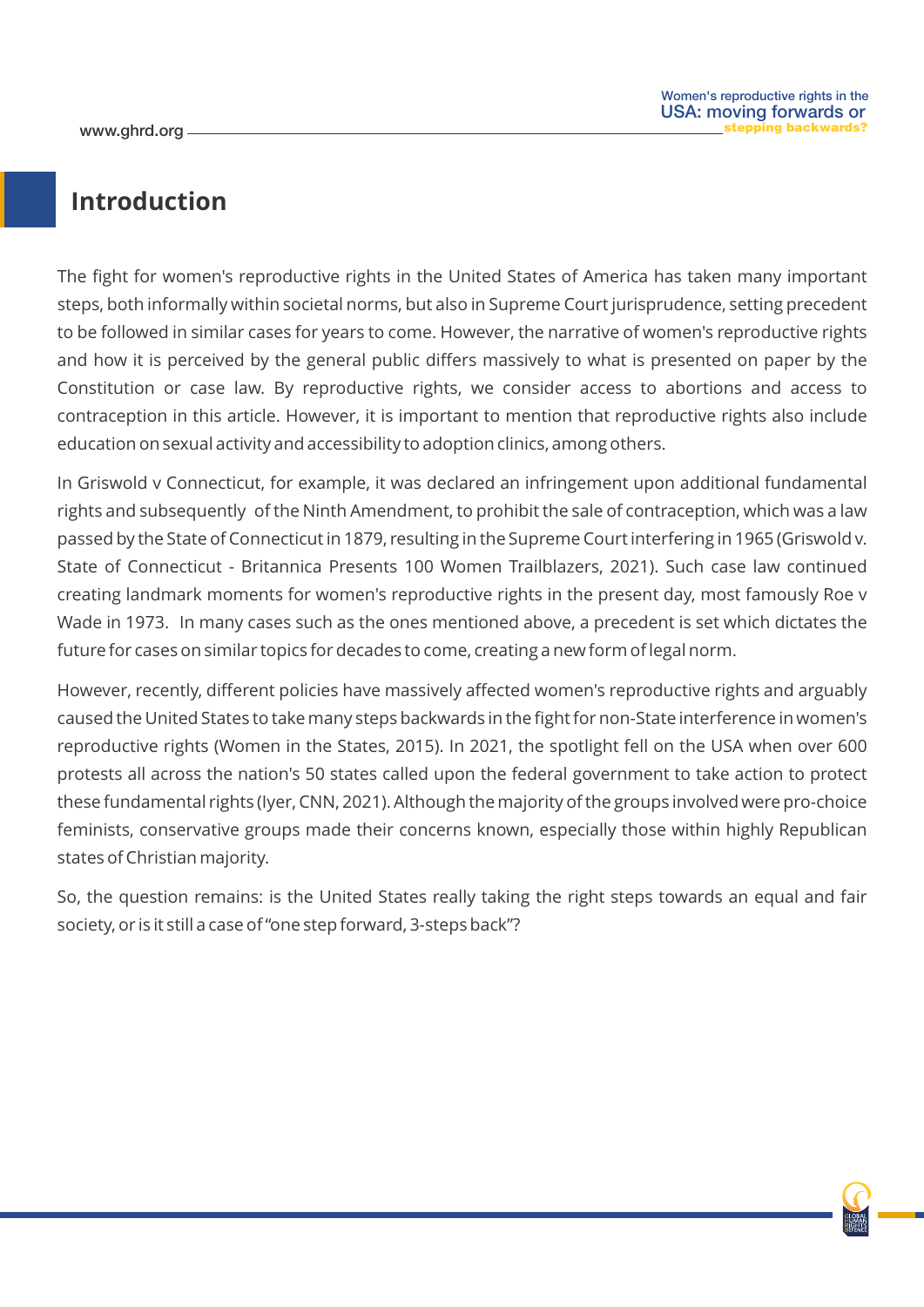## **Current context**

The legal right to abortion was established in the landmark case of Roe v Wade in 1973. Since then, both legally and socially, abortions have become de-criminalized and more common in the USA. However, although abortion is legal in all the states, each state places various limits on it, thus making the process either highly accessible or highly inconvenient. These limits can be considered to prevent the full exercise of women's rights, since they reduce accessibility to basic fundamental provisions allowing freedom of choice and action.

The most recent of these limits was placed by the state of Texas in September 2021, inthe so-called "Heartbeat Act", in which the State of Texas declared it illegal to conduct an abortion after 6-weeks upon which a foetal heartbeat can be detected (Heartbeat Act, HB 1515, 87, 2021). This sparked a plethora of reactions from Congress, igniting an increase in visibility of the feminist movement across the states. Politicians, influential figures, and celebrities, as well as the civil society, showed their discontent for the Bill being passed, and even participated in protests either via social media or physically.

The introduction of this bill significantly questioned the precedent left by Roe v Wade. Many wondered whether the institutional rights established by this case are diminishing and whether the Bill undermines Roe v Wade. Initial reactions included the belief that Roe v Wade had been overturned, or was slowly dying (Chemerinsky, 2021). There have been many bills and policies, especially under the Trump administration, which have previously undermined Roe v Wade, so this is nothing too novel. During his campaign, Trump threatened to criminalize abortion and use his executive power to appoint anti-choice judges (Center for American Progress, 2018).

However, despite the fear instilled by the Trump administration, the expansion of the Affordable Care Act (ACA) has resulted in increased availability of contraception to lower-income women due to the reduction of the financial barriers that had been previously associated with the purchase of contraceptive pills (Women in the States, 2015). In Native American communities, the IHS provides contraception at no cost within the reservations (Crow Tribal Reservation, MT, 2019).

In 2020, amidst the COVID-19 crisis, legislators in the USA continued to press the reproductive health rights agenda. Several abortion restrictions were enacted, as well as provisions which expand and protect abortion services, andexpand access to reproductive health services and education. However, due to the pressing issue of the pandemic, there was less attention given to reproductive health (Guttmacher Institute, 2020).

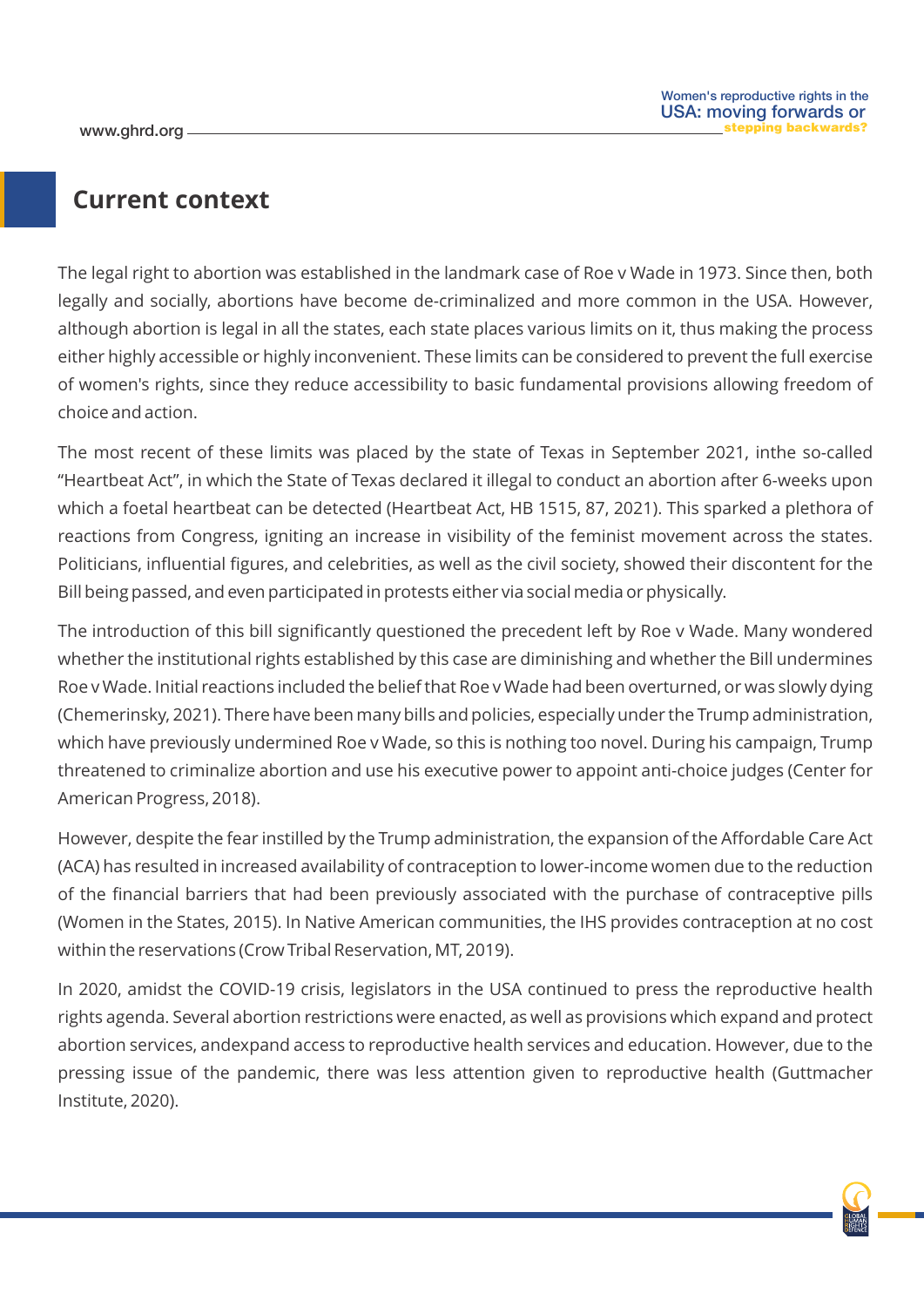## **Conclusion**

Whilst on the institutional level there seems to be adequate safeguards for the protection of womens' reproductive health, the last few years have shown the flaws of having fundamental rights only in Supreme Court case law rather than in a codified Constitution. The recent controversy over the Texas Heartbeat Act has also cast a new light on the societal divide in public opinion on these topics, and especially on the disparities between more conservative states and those that are more liberal.

Whether more will be done to preserve Roe v Wade and thus promote the security of womens' reproductive rights in the US is up to the Biden administration, as well as Congress, within the currently established social norms and political order. The question of whether American society is progressing in accepting womens' reproductive rights, however, is an ongoing process that will most likely not show hasty signs of change soon.

Therefore, it can be said that the acceptance, expansion and security of womens' reproductive rights in the United States is a slow phenomenon that happens in peaks and troughs. This being said, there should always be vigilance of the fundamental rights that all people under the US Constitution are legally entitled to, including marginalized groups such as women and Native Americans . Upholding these principles can greatly improve American image as a highly progressive society at the forefront of liberal and democratic rights.

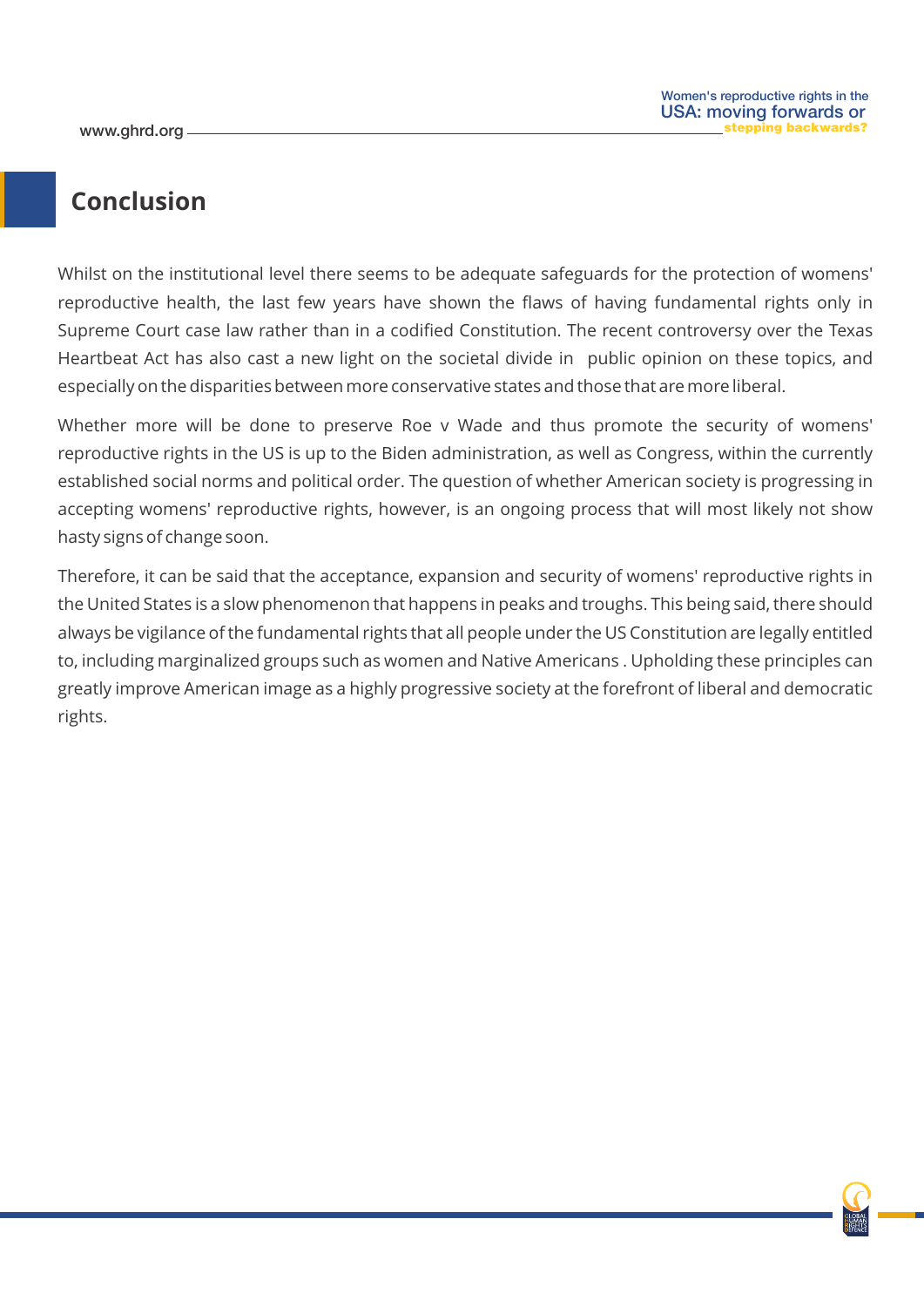## **Bibliography**

Beyond the Numbers: Access to Reproductive Health Care for Low-Income Women in Five Communities - Crow Tribal Reservation, MT. (2019, November 14). KFF. https://www.kff.org/report-section/beyond-thenumbers-access-to-reproductive-health-care-for-low-income-women-in-five-communities-crow-tribalreservation-mt/

Center for American Progress. (2018, January). Center for American Progress; Center for American Progress. https://www.americanprogress.org/issues/women/reports/2018/01/19/445207/45-waystrump-congress-threaten-promise-roe-v-wade/

Griswold v. State of Connecticut - Britannica Presents 100 Women Trailblazers. (2021). In Encyclopædia Britannica. https://www.britannica.com/explore/100women/supreme-court-cases/griswold-v-state-ofconnecticut

Kaanita Iyer, CNN. (2021, October 2). Here's what you need to know about Saturday's reproductive rights marches. CNN. https://edition.cnn.com/2021/10/02/us/womens-march-reproductive-rights-2021/index.html

Reproductive Rights - Women in the States. (2015, October 26). Women in the States. https://statusofwom endata.org/explore-the-data/reproductive-rights/

State Policy Trends 2020: Reproductive Health and Rights in a Year Like No Other. (2020, December 14). Guttmacher Institute. https://www.guttmacher.org/article/2020/12/state-policy-trends-2020-reproductiv e- health-and-rights-year-no-other#

Supreme Court Cases - Britannica Presents 100 Women Trailblazers. (2021). In Encyclopædia Britannica. https://www.britannica.com/explore/100women/supreme-court-cases

WOMEN'S REPRODUCTIVE RIGHTS IN THE UNITED STATES A Shadow Report. (2006). https://www2.ohchr .org/english/bodies/hrc/docs/ngos/CRR.pdf